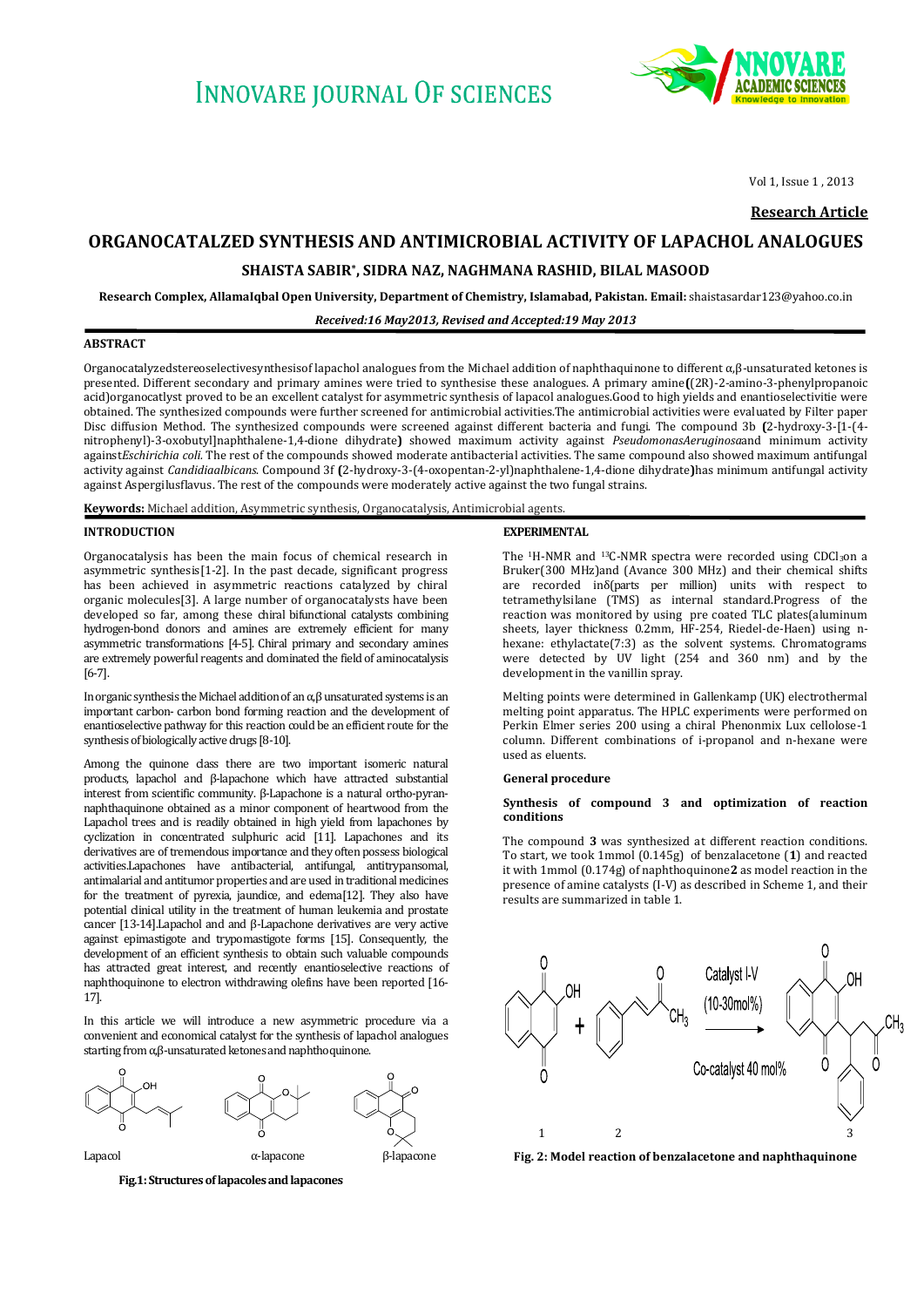



II ((2R)-N-{2 -pyrrolidine-2-carboxamide)- amino]ethyl)



III((2R)-N-{2-

[(cyclopentylcarbonyl)amino]sulphonylbiphenyl}pyrrolidine-2 carboxamide)



**IV(**2*R*)-*N*-{2-[(cyclopentylcarbonyl) amino]phenyl pyrrolidine-2 carboxamide)



**V (**(2*S*)-2-amino-3-phenylpropanoic acid)

**Fig. 3: Organocatalysts screened for lapacol analogues**

#### **Table 1: Optimization of Reaction Conditions**

| Entr<br>y      | Catalys<br>t | Cocatalyst    | Solven<br>t    | <b>Tim</b><br>e [h] | Yield <sup>[%</sup><br>J |
|----------------|--------------|---------------|----------------|---------------------|--------------------------|
| $\mathbf{1}$   | I            | PhCOOH        | <b>DCM</b>     | 72                  | N.R                      |
| $\overline{c}$ | $\mathbf{I}$ | <b>PhCOOH</b> | <b>DCM</b>     | 72                  | N.R                      |
| 3              | Ш            | <b>PhCOOH</b> | <b>DCM</b>     | 72                  | N.R                      |
| $\overline{4}$ | IV           | PhCOOH        | <b>DCM</b>     | 72                  | N.R                      |
| 5              | V            | PhCOOH        | <b>DCM</b>     | 72                  | 62                       |
| 6              | V            | PhCOOH        | <i>i</i> -PrOH | 48                  | 46                       |
| 7              | V            | PhCOOH        | MeOH           | 60                  | 43                       |
| 8              | V            | PhCOOH        | THF            | 48                  | 62                       |
| 9              | V            | TFA           | THF            | 48                  | 72                       |

| 10 | V                          | 4-<br>$NO2C6H4COO$<br>н | <b>THF</b>  | 48 | 60 |
|----|----------------------------|-------------------------|-------------|----|----|
| 11 | V                          | salicylic acid          | THF         | 72 | 64 |
| 12 | V                          | <b>TFA</b>              | CHCI<br>3   | 72 | 58 |
| 13 | V                          | <b>TFA</b>              | <b>MeOH</b> | 72 | 51 |
| 14 | V                          | <b>TFA</b>              | <b>DMF</b>  | 72 | 37 |
| 15 | V                          | <b>TFA</b>              | <b>THF</b>  | 80 | 68 |
|    | $(10 \text{ mol}$<br>%     |                         |             |    |    |
| 16 | V                          | <b>TFA</b>              | THF         | 48 | 72 |
|    | $(20 \text{ mol}$<br>$%$ ) |                         |             |    |    |
| 17 | V                          | <b>TFA</b>              | <b>THF</b>  | 59 | 71 |
|    | $(30 \text{ mol})$<br>%    |                         |             |    |    |

A number of different solvents including polar and non-polar were also screened for this reaction. Different combination of solvents, co catalysts and catalysts were also used to enhance the yield of the product. The reactants were allowed to react on stirring at room temperature with these different combinations. The progress of the reaction was monitored by TLC and the chromatograms were developed in vanillin spray. The product developed light pink spot in vanillin spray.When there was not further significant increase in concentration of product, the reaction was stopped. The final product was purified by column chromatography. The columns were packed in silica gel in n-hexane or pet ether. Elution was made with increasing concentration of n-hexane: ethyle acetate.

### **Synthesis of compounds 3a-3f**

After the optimization of reaction conditions the variety of  $\alpha$ , $\beta$ unsaturated ketones were reacted with naphthaquinone to form various lapacole analogues. By using 20 mol% catalyst V, 40 mol% TFA naphtahquinone (1mmol) and different  $\alpha$ , $\beta$  unsaturated ketones (1mmol) were reacted at room temperature in dry THF for the corresponding time. After the formation of the products, the purification was done by column chromatography. Column was packed in n-hexane and eluted with increasing polarities of nhexane/ethyl acetate mixture. The enantiomeric excess of these compounds was also calculated by using chiral Phenonmix Lux cellolose-1 column.



**Fig. 4: Synthesis of lapachol analogues**

#### **Antimicrobial Activities**

All the synthesised products (3a-3f) were screened for their antifungal and antibacterial activities by disc diffusion method [18]. All the human pathogens including fungi and bacteria were procured from Pakistan Institute of Medical Sciences. The media used for fungal and bacterial growth were purchased from Sigma Aldrich suppliers.

The antifungal assay was done against two fungal strains, *Aspergillusflavus*and*Candida albicans.*Sabouraud dextrose agar (SDA) was used to grow fungus for inoculums preparations.Flucanazole was used as a standard for reference.

Media was prepared by dissolving Sabouraud dextrose agar 6.5gm /100ml in distilled water. Contents were dissolved and were autoclaved at 121°C for 20 minutes. After sterilization media is poured on sterile plates under LFC and allowed to solidify. After solidification the plates were pre-incubated at 37°C for 24 hours to confirm sterility .The plates showing no growth were then used for antifungal activity studies. The disk diffusion method was used for testifying the antibacterial activity as well. The antibacterial assay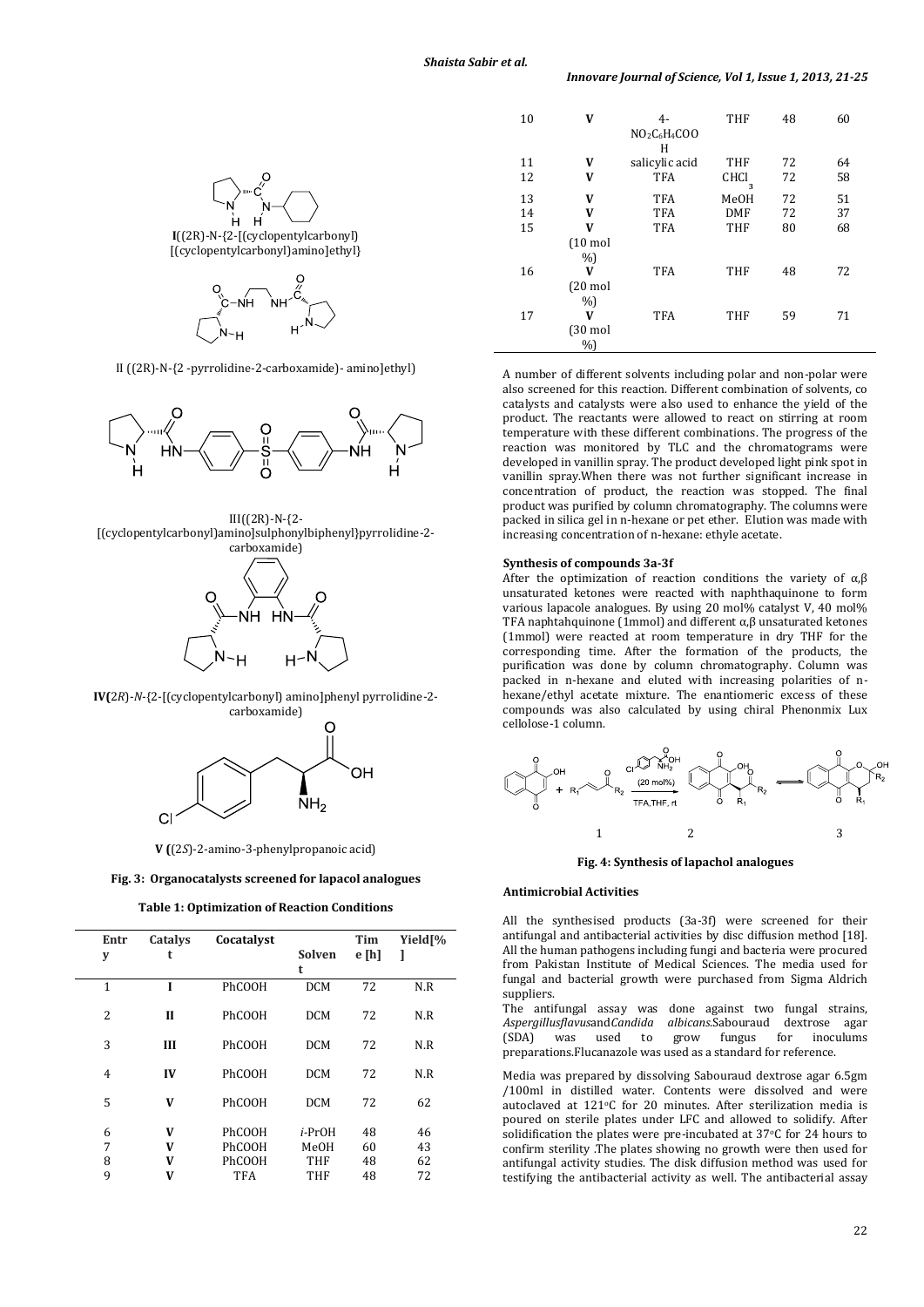was done against *Escherichia coli, Acetobacteraceti, Staphylococcus aureus, Klebsilla pneumonia and Pseudomonas aeruginosa.* These bacteria were maintained on nutrient agar medium at 4oC.. For antibacterial activity the levofloxacine was used as a standard reference. The concentration of the drugs and the standards was maintained at 1mg/g. The zone of inhibitions was measured in mm (mille meters).

## **RESULTS AND DISCUSSIONS**

## **Chemical Part**

All the catalysts tested performed well in the model reaction (Table 1, Enteries 1-5). The attempts to react α,β unsaturated ketones with naphthoquinone catalysed by different L-proline amides (I-IV) provided disappointing results (Table, Enteries 1-4). However primary chiral amine catalyst  $(V)$   $(20 \text{ mol})$  in combination with TFA (40 mol%) exhibited good catalytic activity (72% yield, Entry 9). In order to get good yield and enantioselectivity,varieties of parameters are studied. As is known that solvents and acid additives have a notable effect on organocatalytic reactions; therefore, we examined the reaction media and cocatalysts. Reactions in polar

solvents, such as MeOH and *i*-PrOH provided low yield and low ee values (Table 1, Enteries7,8). Variation of cocatalysts was then investigated and for this purpose different acid i.e. 4- NO2C6H4COOH,PhCOOH, salicylic acid and TFAwere tried. Results shows that with 4-NO2C6H4COOH, PhCOOH, salicylic acid provides low yield. Finally TFA was selected as co-catalyst because it effectively catalyses the reaction with good yield (Table 1, Entery 9). Furthermore mol% of the catalyst werealso screened to increase the yield. From 10 mol% to 30 mol% of the catalyst were tried for the synthesis. It was noted that the yield was decreased when 10 mol% of the catalyst was used, also it took longer period of time for completion. With the increase of mol% to 20% the yield was increased in a shorter period of time. When the mol% were further increased to 30 mol%, there was not a significant increase in the yield.

On the basis of above results we further synthesized six derivatives of naphtaquinones in good to excellent yields and enantioselectivities (Scheme 2).

| Table 2: Physical data of the synthesized compounds |  |  |
|-----------------------------------------------------|--|--|
|                                                     |  |  |

| Entry          | Code | $R_1$           | R <sub>2</sub>  | Molecular formula  | Molecular weight | Time [h] | Yield [%] |
|----------------|------|-----------------|-----------------|--------------------|------------------|----------|-----------|
| 1              | 3a   | CH <sup>3</sup> | Ph              | $C_{20}H_{16}O_4$  | 320              | 72       | 72        |
| 2              | 3b   | CH <sup>3</sup> | $4-NO_2Ph$      | $C_{21}H_{18}O_5$  | 350              | 72       | 61        |
| 3              | 3c   | Ph              | 4-MeO Ph        | $C_{20}H_{15}ClO4$ | 412              | 72       | 63        |
| $\overline{4}$ | 3d   | Ph              | 4-FPh           | $C_{20}H_{15}FO_4$ | 400              | 72       | 58        |
| 5              | 3e   | CH <sup>3</sup> | $N(CH_3)_2$     | $C_{20}H_{15}BrO4$ | 287              | 72       | 71        |
| 6              | 3f   | CH <sup>3</sup> | CH <sup>3</sup> | $C_{20}H_{15}NO_6$ | 258              | 48       | 70        |

The results summerized in table 2 and table 3 showed that all the reactants provide good to excellent enantiomeric excess and yields. The maximum enantiomeric excess was obtained when 4 flurobenzaledenacetone was used as a reactant with naphthaquinone. A minimum enantiomeric excess was obtained when nitro substituent was used on phenyl moiety. All the above results proved that the catalyst V **(**(2*S*)-2-amino-3-phenylpropanoic acid)is active in bringing about good enantioselectivities with excellent yield.

**Table 3:Enantiomeric excess of the synthesized compounds**

| Sample | <b>MobilePhase</b><br>hexane : <i>i</i> - | Flow<br>Rate | <b>Retention time</b> | e.e<br>0/2 |     |
|--------|-------------------------------------------|--------------|-----------------------|------------|-----|
| Code   | PrOH                                      | ml/min       | Maior                 | Minor      |     |
| 3a     | 85:15                                     | 1            | 5.2                   | 15.7       | 75  |
| 3b     | 97:3                                      | 1            | 4.8                   | 10.3       | - - |
| 3c     | 90:10                                     | 1            | 7.4                   | 15.2       | 71  |
| 3d     | 85:15                                     | 1            | 4.9                   | 13.4       | 75  |
| 3e     | 90:10                                     | 1            | 5.2                   | 19.7       | 63  |
| 3f     | 90:10                                     |              | 3.2                   | 18.6       | 69  |

Based on the previous reports of primary amine catalysis [19], a catalytic mechanism for the reaction is proposed. Firstly, under the catalysis of protonic acid, the catalytic cycle is initited by nucleophlic attack of the primary amine to the carbonyl group of substrate **1**(ɑβ-unsaturated ketone). The resultant intermediate A then undergoes dehydration to form iminiumcation B. Reactant **2** (2-hydroxy 1,4Naphthaquinone ) attacks from the Re face of the ɑ-β-unsaturated ketone that allows the Michael addition of **1** and **2** to take place. Intermediate **D** provides product through hydrolysis and regenerates catalyst.



## **Fig. 5: Proposed catalytic mechanism for primary amine catalysis**

## **Spectral Data 3a.2-hydroxy-3-(3-oxo-1 phenylbutyl)naphthalene-1,4-dione dehydrate**

<sup>1</sup>HNMR(300 MHz, CDCl3, δ ppm)**:** 2.13 (s, 3H), 3.72 (dd, *J1*= 17.7 Hz*,J2*= 9.6 Hz2H), 4.20 (t, *J* = 6Hz, 1H), 7.23-7.49 (m, 2H), 7.51-7.63 (m, 2H), 7.65-7.73 (m, 3H), 8.05 (dd, *J1*= 18 Hz*,J2*= 6 Hz *J* = Hz, 2H) <sup>13</sup>CNMR**:**199.1, 196,141.1**,**135.2**,** 133.0, 128.1, 126, 125.8, 79.7, 53, 47.8, 38.8, 30.1. EI-MS:Molecular ion peaks at 330.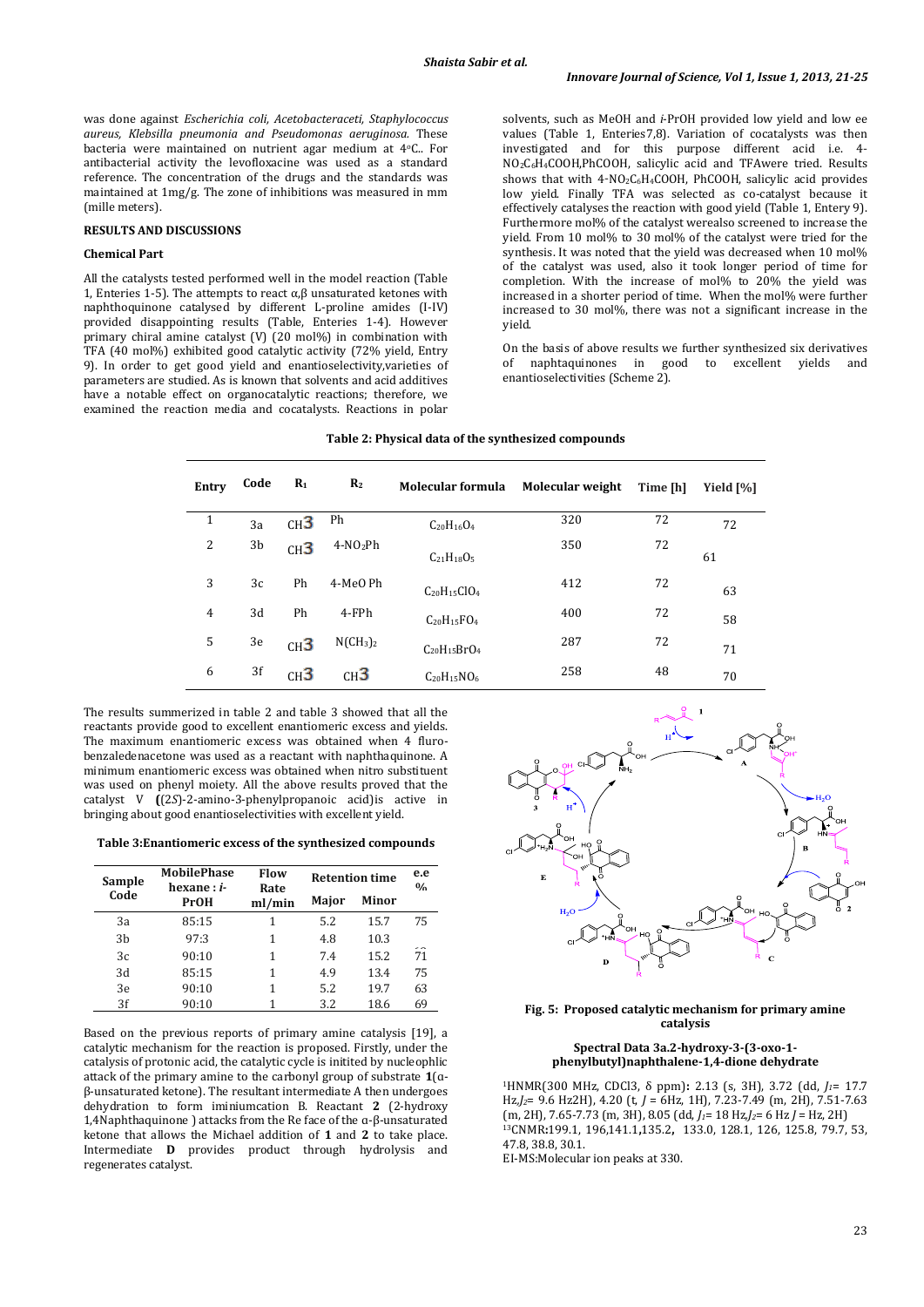## **3b: (2-hydroxy-3-[1-(4-nitrophenyl)-3-oxobutyl]naphthalene-1,4-dione dihydrate)**

<sup>1</sup>HNMR(300 MHz, CDCl3, δ ppm):2.72 (s, 3H), 3.4 (m*,* 2H), 4.92 (dd, *J1*= 11.7 Hz*,J2*= 9.3 Hz,2H), 7.32-7.39 (m, 2H), 7.42-7.52 (m, 2H), 7.53- 7.74 (m, 2H), 7.76-8.32 (m, 2H)

<sup>13</sup>CNMR: 206.5, 199, 196, 148.0, 145.2, 135.0, 133.2, 129.0, 124.0, 79.7, 53.1, 47.8, 38.8, 30.0

EI-MS:Molecular ion peaks at 346.1.

## **3c:(2-hydroxy-3-[1-(4-methoxyphenyl)-3-**

## **oxobutyl]naphthalene-1,4-dione dihydrate)**

<sup>1</sup>HNMR(300 MHz, CDCl3, δ ppm)**:** 2.76 (s, 3H), 4.3-4.96 (m, 2H), 5.34  $(dd, J_1= 8.4 \text{ Hz}, J_2= 3.3 \text{ Hz}, 1\text{H}, 7.33-7.40 \text{ (m, 5H)}, 7.53-7.58 \text{ (m, 2H)},$ 7.74 (d, *J*= 8.7 Hz, 2H), 8.11-8.16 (m, 2H), 8.23 (d, *J*= 5.4 Hz, 2H) <sup>13</sup>CNMR: 206.5, 199, 196, 157.9, 135.2, 133.0, 129.1, 125.8, 114.4, 79.7, 55.8, 53.1, 47.8, 38.8, 30.1

EI-MS:Molecular ion peaks at 360.

## **3d:(2-hydroxy-3-[1-(4-flurophenyl)-3-oxobutyl]naphthalene-1,4-dione dihydrate)**

<sup>1</sup>HNMR(300 MHz, CDCl3, δ ppm):4.28 (m, 2H), 5.13 (dd, *J1*= 9.6 Hz*,J2*= 3.9 Hz,1H), 692-7.14 (m, 3H), 7.40-7.48 (m, 2H), 7.49-7.73 (m, 4H), 7.90-7.96 (m, 2H), 8.07 (dd, *J1*= 7.5 Hz*,J2*= 3.9 Hz,2H)

<sup>13</sup>CNMR: 206.5, 199, 196, 160.2, 137.5, 135.2, 133.0, 131.3, 125.8, 115.6, 79.7, 55.8, 53.1, 47.8, 38.8, 30.1

EI-MS:Molecular ion peaks at 348.0.

**3e:(2-hydroxy-3-[1-(4-N,Ndimethylphenyl)-3 oxobutyl]naphthalene-1,4-dione dihydrate)** <sup>1</sup>HNMR(300 MHz, CDCl3, δ ppm)**:** 0.85 (s, 3H), 1.90 (s, 6H), 2.38 (m, 2H), 6.66 (d,*J* = 14.1 Hz, 1H), 7.42-7.81 (m, 4H). <sup>13</sup>CNMR: 206.5, 199, 196, 148.4, 135.2, 133.0, 131.4, 125.8, 113.0, 79.7, 55.8, 53.1, 47.8, 41.3, 38.8, 30.1 EI-MS:Molecular ion peaks at 375.0. **3f(2-hydroxy-3-(4-oxopentan-2-yl)naphthalene-1,4-dione dihydrate)** <sup>1</sup>HNMR(300 MHz, CDCl3, δ ppm):1.23 (s, 3H), 1.53 (s, 3H), 2.10 (m, 2H), 4.20 (dd, *J1*= 6 Hz*,J2*= 3.9 Hz,1H), 7.52-8.0 (m, 4H). <sup>13</sup>CNMR: 206.5, 199, 196, 125.8, 113.0, 79.8, 55.8, 53.1, 47.6, 30.1, 23.0, 19.2 EI-MS:Molecular ion peaks at 258.0.

#### **Antimicrobial Activities**

All the synthesized compounds of the series (**3a-3f**) show excellent antibacterial activity against almost all the test microbes.<br>The compound 3a.3band 3cwere extremely active against compound **3a**,**3b**and **3c**were extremely active against *Acetobacteracceti,* even the antibacterial activity of **3b**is comparable with standard drug*.*While compounds **3d**, **3e** and **3f**showed activity against*Staphylococcsaureus.*

## **Table 4:Antibacterial activity of the synthesized compounds**

| Sample description   |      |                |      |      |      |      |              |
|----------------------|------|----------------|------|------|------|------|--------------|
| Micro organisms      |      |                |      |      |      |      |              |
|                      | 3a   | 3 <sub>b</sub> | 3c   | 3d   | 3e   | 3f   | Levofloxacin |
|                      |      |                |      |      |      |      |              |
| Escherichia          | 9.1  | 6.9            | 11.4 | 12.3 | 9.7  | 9.3  | 14.5         |
| Coli                 |      |                |      |      |      |      |              |
| Acetobecor           | 14.4 | 17.4           | 14.5 | 13.4 | 11.8 | 13.1 | 18.4         |
| Acceti               |      |                |      |      |      |      |              |
| Staphylococcsaureus  | 13.9 | 11.9           | 11.8 | 15.7 | 12.4 | 13.2 | 17.4         |
| Klebsiella pneumonia | 8.7  | 9.4            | 9.1  | 9.8  | 7.2  | 8.1  | 14.4         |
| Pseudomonas          | 10.2 | 9.1            | 6.7  | 11.4 | 10.8 | 11.1 | 15.7         |
| Aeruginosa           |      |                |      |      |      |      |              |

Conc: 1mg/ml, Zone of inhibition (mm)

The synthesized compounds (**3a-3f**) were also tested for antifungal activity. *Aspergillusflavus* and *Candidiaalbucans* were the test organism and antifungal fluconazole was used as standard. It is observed that the synthesized compounds also showed good antifungal activity against the test organisms.

**Table 5: Antifungal activity of the synthesized compounds**

| Micro<br>organisms                    | Sample description |    |     |         |     |     |                 |
|---------------------------------------|--------------------|----|-----|---------|-----|-----|-----------------|
|                                       | 3a                 | 3b | -3с | - 3d    | 3e  | -3f | Flucona<br>zole |
| Aspergillusf 6.4 7.3 7.7 6.8<br>lavus |                    |    |     |         | 7.6 | 6.2 | 10.5            |
| CandidiaAl<br>bucans                  | 7.8                | 10 | 8.2 | 9.1 7.4 |     | 6.9 | 18.3            |

## **CONCLUSION**

In summary we have developed a simple, inexpensive, efficient and friendly benign organocatalysed synthesis of lapacol analogues in excellent yield.The catalyst V is introduced for the first time for enantioselective synthesis. The synthesised compounds were evaluated for their antimicrobial activities.Some of the compounds showed very good antibacterial activities.

## **ACKNOWDEGMENT**

The author is highly thankful to Higher Education Commission Pakistan for the provision of financial assistance to complete this research.

## **REFERENCES**

- 1. List B, Lerner RA.Barbas CF: Asymmetric organocatalysis, J. Am. Chem. Soc. 2000; 122; 2395-2396.
- 2. AhrendtKA,BorthsCJ,MacMillanDW: New Strategies for Organic Catalysis:  The First Highly EnantioselectiveOrganocatalytic Diels−Alder Reaction.J. Am. Chem. Soc. 2000; 122; 4243-4244.
- 3. Dondoni, A, Massi F, Asymmetric organocatalysis: from infancy to adolescence. Angew. Chem. Int. Ed. 2008; 47; 4638-60.
- 4. MacMillan DW: The Advent and Development of Organocatalysis. Nature, 2008;
- 455; 304-308.<br>DalkoPI: 5. DalkoPI: EnantioselectiveOrganocatalysis, OrganocatalyticEnantioselective Morita–Baylis–Hillman ReactionsWiley-VCH, Weinheim,
- 2007.<br>MukherjeeS, 6. MukherjeeS, YangJW, HoffmannS, ListB, Chem. Rev.
- Asymmetric Enamine Catalysis 2007; 107; 5471–5569. 7. Erkkilä AI, Majander P,PihkoM:Iminium catalysis. Chem. Rev. 2007; 107; 5416–5470.
- 8. Kristensen, TE, Vestlie K, Hensen FK, Hensen T: New phenyl glycine derived primary amines organocatalysts for the preparation of optically active warfarin. Eur. J. Org. Chem. 2009; 9; 5185-5191.
- 9. Taylor MS, Jacobsen EN: Recent advances in Hydrogenbonded catalysis, Chem. Int. Ed. 2006; 45; 1520.
- 10. Benjimin L, Peter P and Harry JM: Efficient Proline-Catalyzed Michael Additions of Unmodified Ketones to Nitro Olefins organic Letters, 2001; 3; 2423–2425.